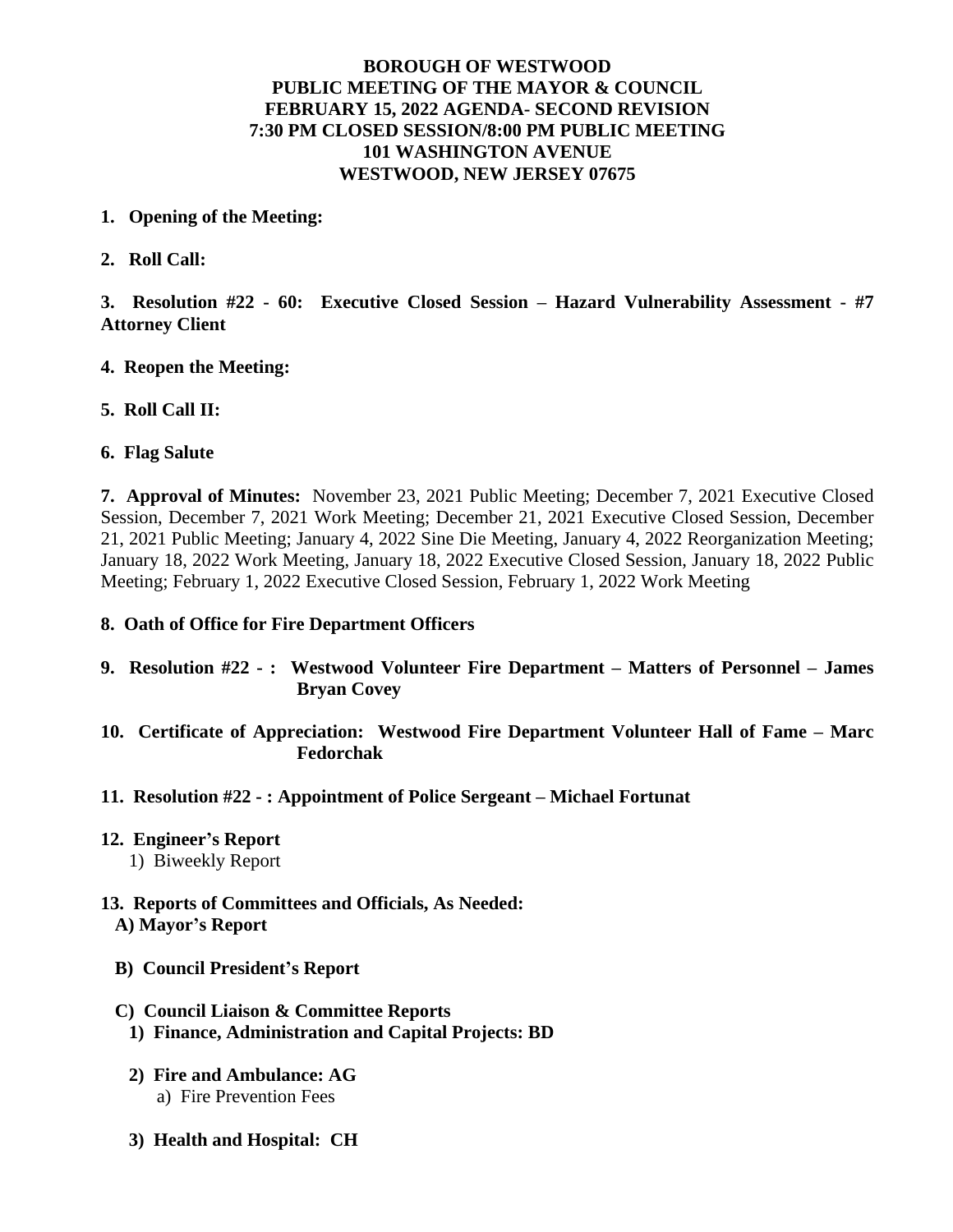Agenda Page 2 Public Meeting of the Mayor and Council February 15, 2022

- **4) Land Use: CM**
- **5) Police and OEM: EC**
- **6) Public Works and Recreation: RB**
- **D) Attorney's Report**
- **E) Administrator / Clerk's Report**
- **14. Agenda/Public Forum:**
- **15. Ordinances for Introduction/Adoption**

### **Ordinances for Introduction**

- 22-5 An Ordinance to Amend Article II Enforcement of State Standards Section 166-8 Schedule "A" Of Chapter 61, Fire Prevention Code, And Section 166-11 Permit Fees; Conflicting Provisions of the Borough of Westwood Code
- 22-6 Ordinance To Authorize Execution of Deed Restriction With The New Jersey Economic Development Authority To Obtain Remediation Financing Under The New Jersey Brownfield And Contaminated Site Remediation Act To Ensure Rehabilitation And Reuse Of The Property Located at Block 1701, Lot 1.05 Compromising A Portion Of The Property Commonly Known As Westvale Park

#### **Ordinances for Adoption**

- 22-1 Bond Ordinance To Authorize The Construction Of ADA-Accessible Curb Ramps At Various Locations In, By And For The Borough Of Westwood, In The County Of Bergen, State Of New Jersey, To Appropriate The Sum Of \$160,000 To Pay The Cost Thereof, To Make A Down Payment, To Authorize The Issuance Of Bonds To Finance Such Appropriation And To Provide For The Issuance Of Bond Anticipation Notes In Anticipation Of The Issuance Of Such Bonds.
- 22-2 Bond Ordinance To Authorize The Resurfacing Of Lafayette Avenue (From Ridgewood Road To The Musquapsink Brook) And Adams Court (From The Emerson Border To The Cul-De-Sac) In, By And For The Borough Of Westwood, In The County Of Bergen, State Of New Jersey, To Appropriate The Sum Of \$180,000 To Pay The Cost Thereof, To Authorize The Issuance Of Bonds To Finance Such Appropriation And To Provide For The Issuance Of Bond Anticipation Notes In Anticipation Of The Issuance Of Such Bonds
- 22-3 Bond Ordinance To Authorize The Resurfacing Of Fairview Avenue (Section II) In, By And For The Borough Of Westwood, In The County Of Bergen, State Of New Jersey, To Appropriate The Sum Of \$334,000 To Pay The Cost Thereof, To Authorize The Issuance Of Bonds To Finance Such Appropriation And To Provide For The Issuance Of Bond Anticipation Notes In Anticipation Of The Issuance Of Such Bonds